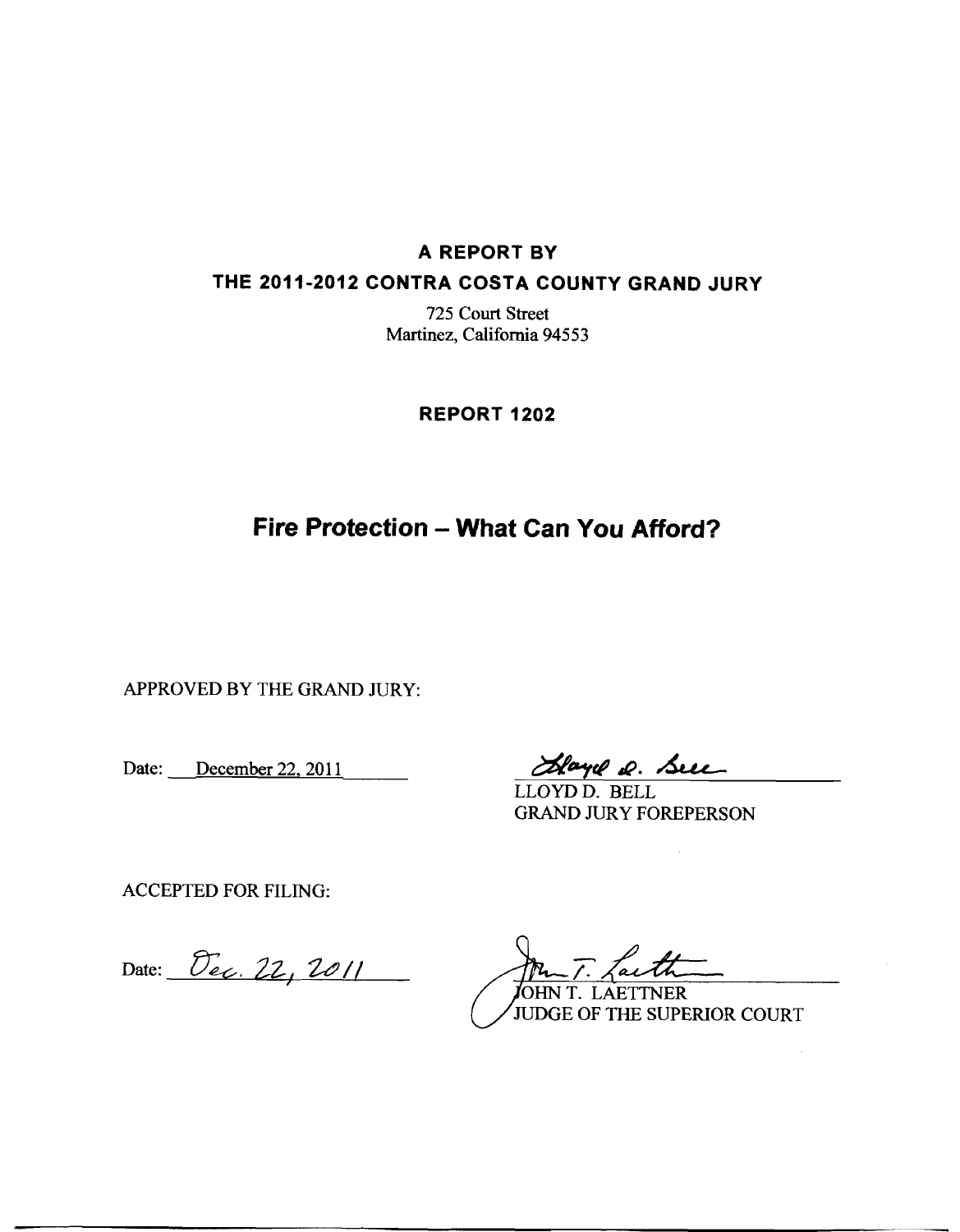#### **Contra Costa County Grand Jury Report 1202**

## **Fire Protection - What Can You Afford?**

# **It's** Your Choice

#### **TO: Board of Directors, East Contra Costa Fire Protection District**

#### **SUMMARY**

The East Contra Costa Fire Protection District (District) is currently confronting a critical funding issue that has been worsening for three years. In response, the District has implemented staff reductions and fire station closures, but still provides an acceptable level of service. However, the current level of service cannot be maintained without additional revenue.

Rather than developing a revenue solution to sustain the current operating structure, the Board of Directors (Board) is in the process of pursuing a parcel **tax** ballot initiative of \$197 to establish an expanded operating structure. Over a five-year planning period, this **tax** will generate revenue beyond what is needed for the proposed expanded operating structure. At the time this report was written, the residents had not been advised of alternative solutions. Additionally, no viable alternative has been identified if the parcel **tax** does not pass.

The Board should consider all operating structure alternatives and inform the residents of the options. These should be presented so residents can express their desired service level expectations while considering the associated cost. After receiving resident input, the Board should prepare its proposed operating structure and the associated parcel **tax** for a ballot measure. Concurrently, the Board should prepare a plan in case the ballot measure does not pass.

The residents will then be in a position to make an informed decision.

## **BACKGROUND**

Created in 2002 by consolidating three smaller and mostly volunteer fire districts (Oakley-Knightsen, Bethel Island, and East Diablo), the East Contra Costa Fire Protection District provides fire suppression and basic life support emergency medical response services to the cities of Oakley and Brentwood, a portion of the city of Antioch and the unincorporated communities of Bethel Island, Byron, Discovery Bay, and Knightsen. In 201 1, it is estimated that about 70% of the District's responses will be for emergency medical services.

The District's current operating structure consists of 48 full time equivalent fire suppression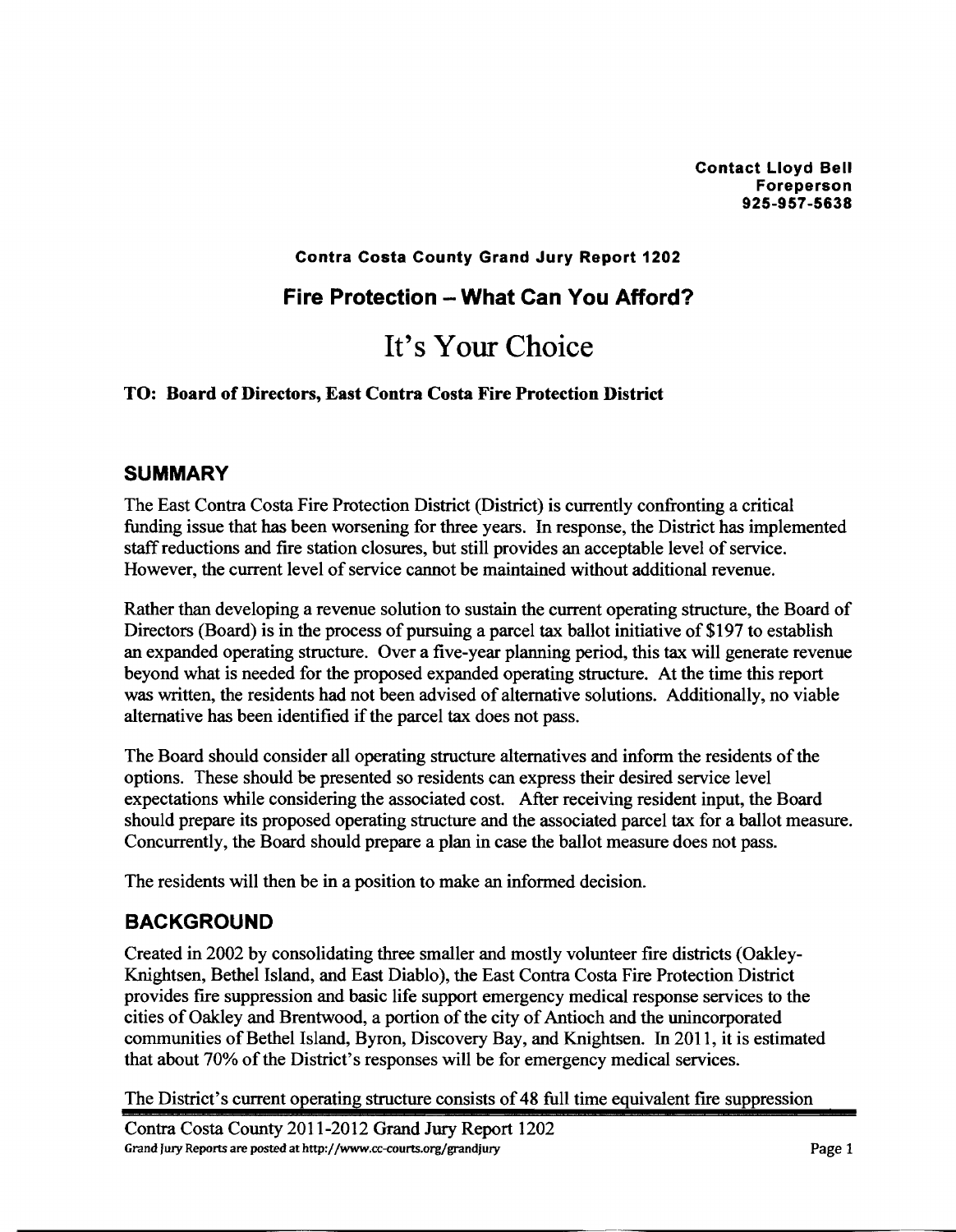personnel working out of six stations, four management positions and one administrative position. It also includes medical emergency response, advanced life support (paramedics), and ambulance services, all provided through a contract with Contra Costa County Emergency Medical Services by American Medical Response, Inc. at no cost to the District.

The Grand Jury has validated that the level of service provided with the current operating structure meets the needs of the residents of the District. There has been no loss of life or property directly attributable to the service levels provided through the current operating structure.

District operations have been funded primarily through an allocation of property tax revenues: 7% in Brentwood, 5% in Oakley, and 9% on average in unincorporated areas. Because of Proposition 13 and the original volunteer firefighter component at the time of formation, these property tax allocations are well below the average for other fire districts countywide. They range between 12% to 16% in cities and 13% in unincorporated areas. While the revenues covered all operating expenses in 2002 through 2007, they began dropping in Fiscal Year 2008- 2009 and continue to drop as assessed property values decrease.

The District forecasts that continued operation in the current manner and without additional revenue sources will result in the District running out of operating funds and reserves by Summer 2012.

Since their appointment in 2010, the District's Board has been studying the financial problem from three perspectives: alternative operating structures, cost containment opportunities, and revenue enhancement initiatives.

Some cost containment actions have been implemented, such as staff reductions and closure of two stations. The reductions have not adversely impacted service, as evidenced by the fire insurance rating for the District remaining unchanged. However, a significant operational expense, benefits paid to personnel covered by a collective bargaining agreement, has not been addressed. The current agreement expired in November 2011.

In 201 1, the Board spent much of its time evaluating alternative operating structures that result in expanded resource requirements: more stations, more equipment, more personnel -- and methods to generate the additional finds needed to support that expansion. The public record does not reflect that the Board has considered seeking a parcel **tax** required simply to maintain the current operating structure.

The District currently contracts with the California Department of Forestry and Fire Protection (CAL FIRE) for coverage during the non-peak fire season in the Marsh Creek - Morgan Territory Area. CAL FIRE provides some manner of emergency services, including fire suppression, to local government via contract in 35 counties and may be able to provide the fire suppression services in the balance of the District. Although the Board received cost estimates from the Contra Costa Fire Protection District for coverage of the District, the Board has not looked at CAL FIRE for outsourcing all fire suppression services, which may result in lower overall costs of operation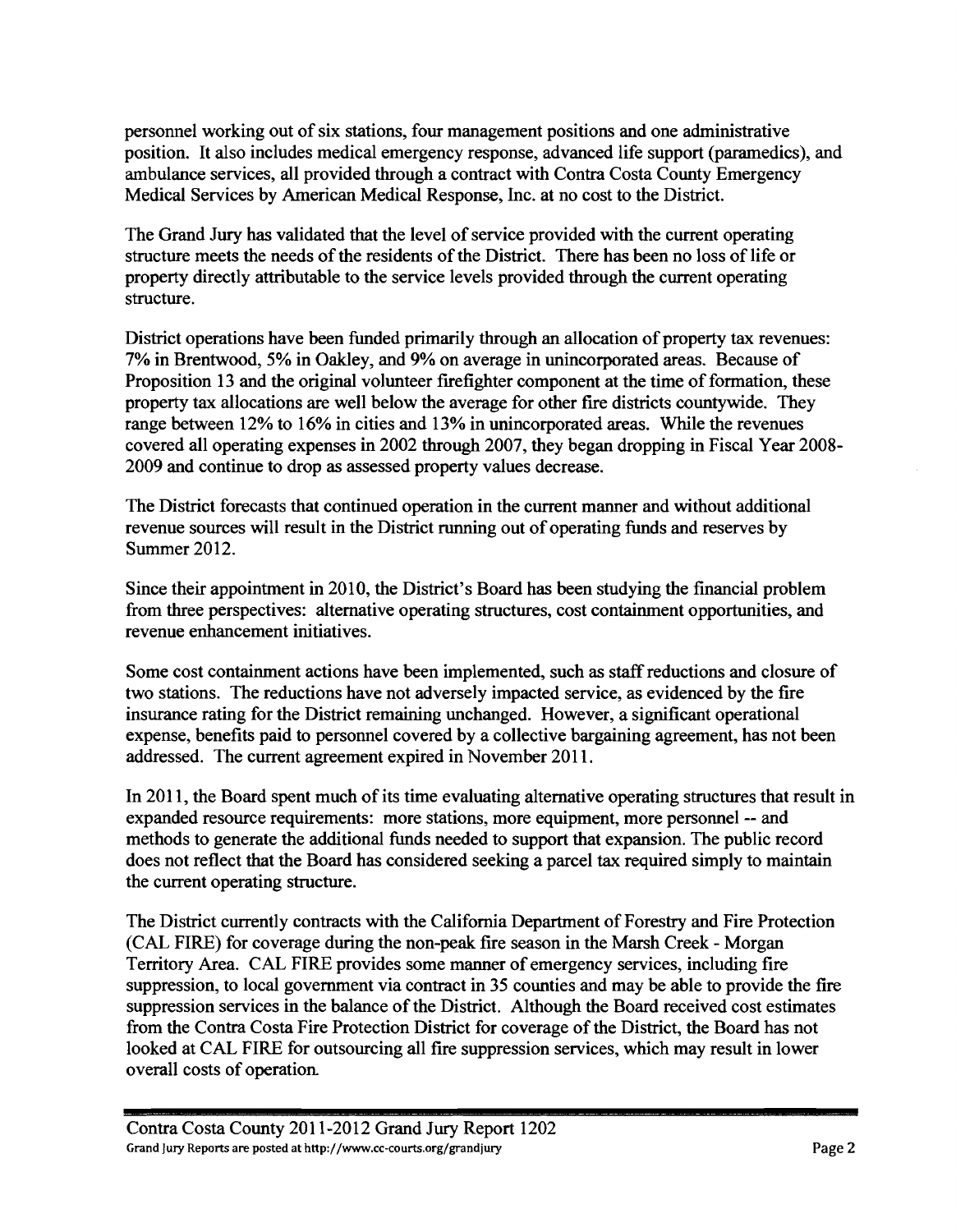At the Board meeting of October 3,201 1, the Board considered a five-year plan for an expanded operating structure based on eight stations and 72 fire fighters, including first responder paramedics. An initial parcel tax proposal of \$1 87, which did not pass, was deemed by the Board to be inadequate to sustain this structure as it would have resulted in deficit spending by the third year. Subsequently the Board adopted a five-year plan for an operating structure based upon seven stations and 63 firefighters, including first responder paramedics. This approach would add almost 20 new positions falling within the coverage of the collective bargaining agreement.

The District is contemplating a ballot initiative for a parcel tax to generate the required funds in June 2012 for the expanded operating structure. The proposal at the time this report was written is for a parcel tax of \$197, with an automatic increase of 5% each year with no sunset provision. Over the five-year planning period, the tax will generate more revenue than necessary to support the proposed expanded operating structure. Based on its assumptions, the Board estimates that the amount of unused funds at the end of a five-year period will be \$1 1.8 million.

The District has hired a consultant, at a cost not to exceed \$120,000, to develop and lead implementation of a public education/outreach program. The first public education brochure being distributed by the District presents the \$197 parcel tax, approved by the Board on September 12, as the only option to prevent station closures and lay-offs.

Finally, in the event that the parcel tax fails, the District reports that they will be forced to close additional stations and reduce their firefighter staffing fiom 48 to 24.

## **FINDINGS**

- 1. Without new sources of revenue, the District's current operating structure cannot be sustained.
- 2. From a quality of service point of view, the current operating structure is adequate.
- 3. The Board of Directors has not publicly explained a parcel tax option at a level necessary to sustain the current operating structure.
- 4. The Board has not considered contracting for all fire suppression services fiom CAL FIRE, a capable, recognized provider of those services.
- 5. The \$197 parcel tax exceeds the amount required to support the Board's proposed, expanded operating structure, resulting in substantial reserves and cost to the taxpayers.
- 6. The Grand Jury estimates the proposed \$197 parcel tax will generate about 50% more revenue over a four year period than is needed to sustain the current operating structure.
- 7. Only one approach to solving the problem is being presented in public information sessions. As a result, the residents have not been presented with their other options.